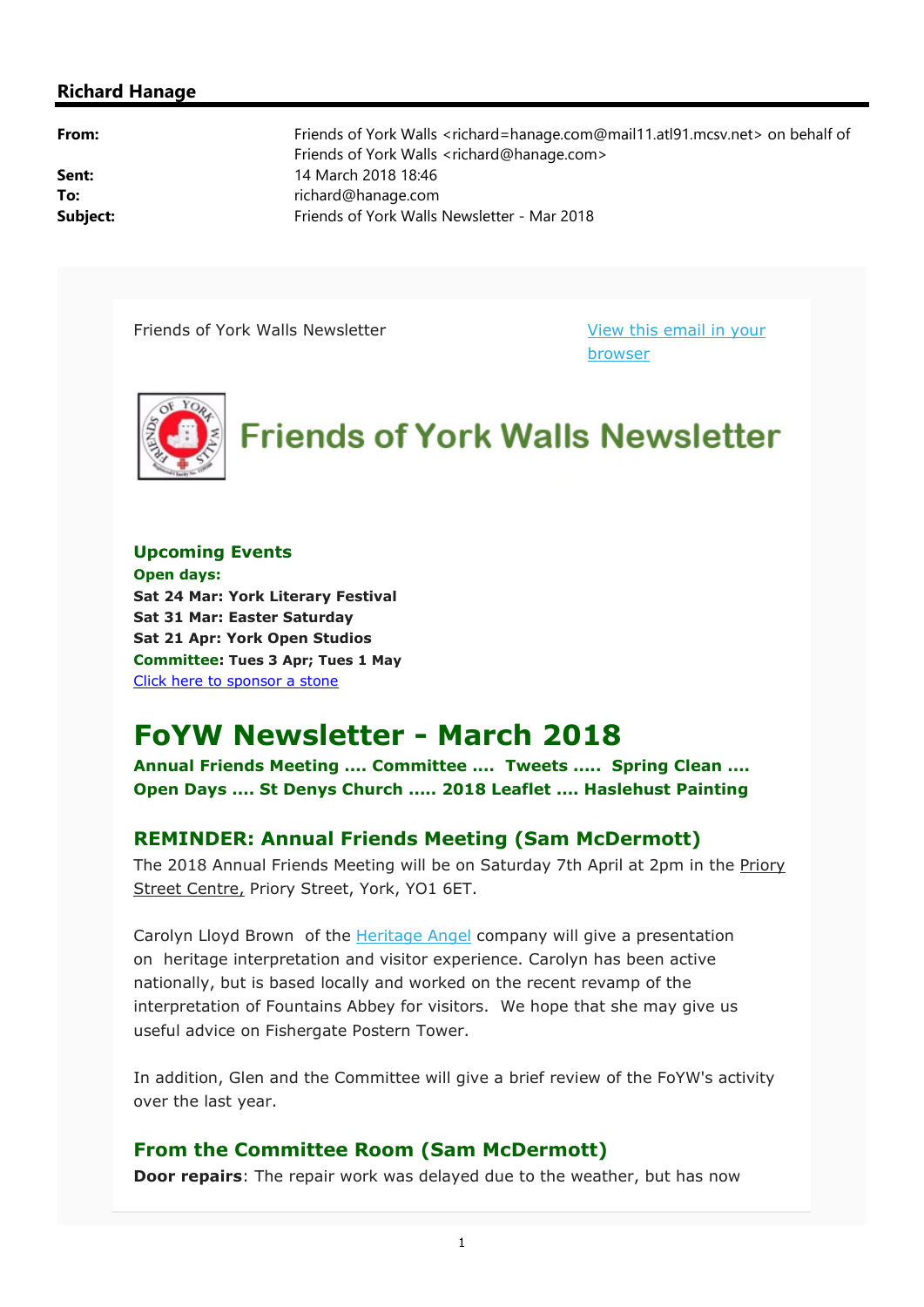started and will be finished by 23rd March. The temporary door is in place. Not elegant or weather-tight, but a very good thing to see real progress.



**The Temporary Door** Photo: Sam McDermott

**Electrical Installation:** The next step for the internal electrics is to arrange a meeting with consultants who specialise in installation in historic buildings.

**Fund-raising:** We are starting work on a fund raising strategy.

Patron: We have approached Lucy Worsley to see if she will become our Patron. We thought she might appreciate the 2014 'Curiouser' performance.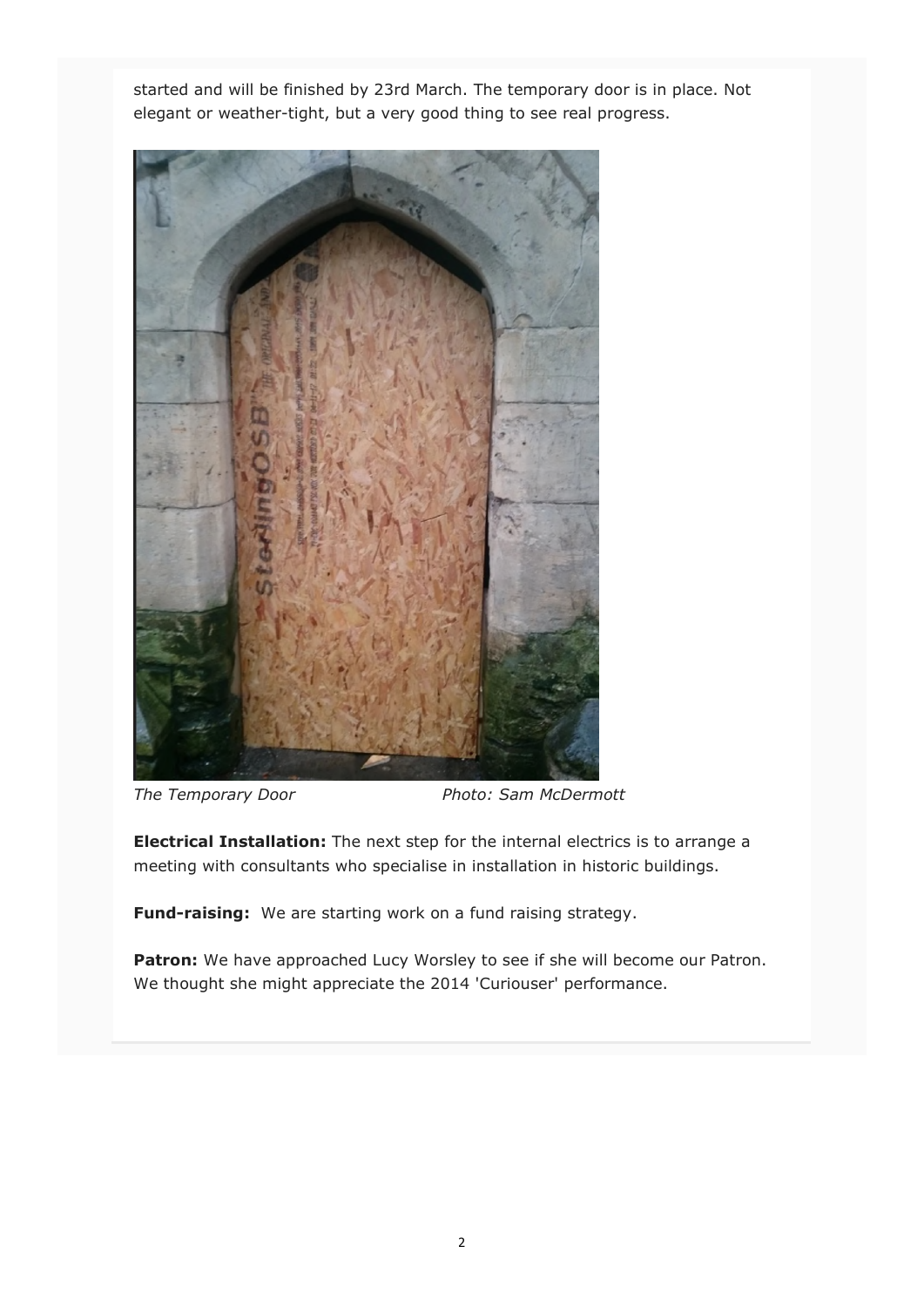

**HOW CURIOUS!** 

**O MAY 15, 2014 & ADMIN** 

Music and Dance returns to Fishergate Postern Tower.

**Curiouser at the FPT** Source: For Website

# **From our Tweets (Martin Hetherington)**

York Walls (@yorkwalls) tweeted at 10:17 pm on Fri, Mar 02, 2018:

THE QUEEN OF ENGLISH CITIES

A fabulous film showing York in the 70's - interesting to see all the cars in the city centre :(

http://www.yorkshirefilmarchive.com/film/queen-english-cities



*1970 York Documentary Source: Film Title Screen*

*Made in 1970, this is a documentary presenting the sites and monuments of York. Included is footage of the Mystery Plays, the historic city walls and bars,*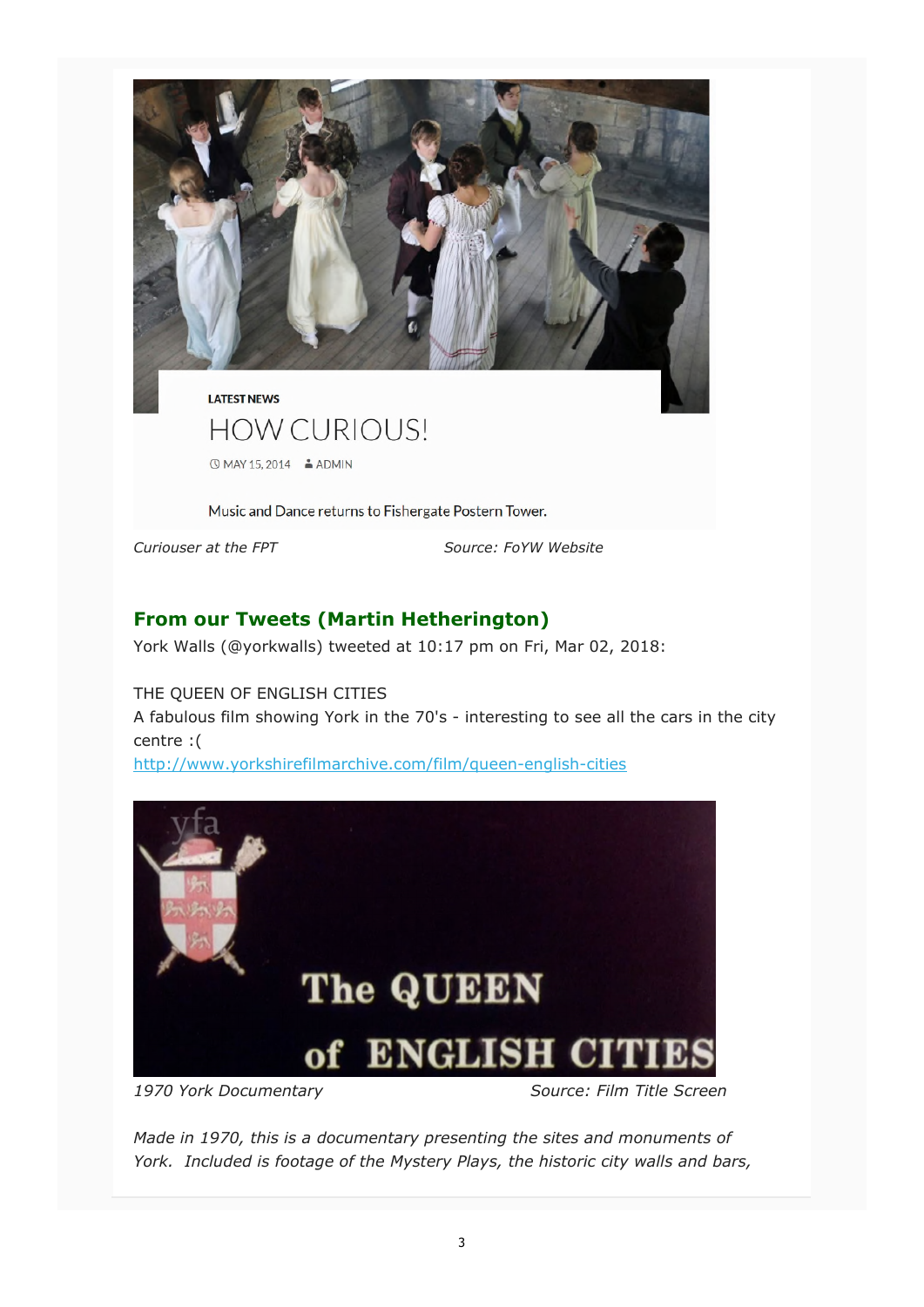*market stalls, and scenes in and around the city centre. The film is accompanied by a commentary explaining the historical importance of the sites included in the documentary (Yorkshire Film Archive)* 

# **Spring Clean Event (Martin Hetherington)**

The Great British Spring Clean event on Sat 3 March was postponed due to the snowy weather. We had intended to work together with Red Tower volunteers to tackle the walls from Fishergate Postern Tower to Red Tower. Hopefully a new date will be arranged soon. We believe that the the official cleaning period is something like 3-24th March

The need is certainly there (see photo), and Granville will be raising it again at the next Walls Liaison Group meeting.



*Litter inside the wall (near War Memorial) Photo: Granville Heptonstall*

## **Open Days (Martin Hetherington)**

The first open day of March (on the  $10<sup>th</sup>$ ) had a total of 262 visitors . A good number, given the horrible weather - special thanks to the volunteers who braved the rain to make this happen.

We are also open in March on Sat 24th and Sat 31st (Easter Saturday), as well as Sat 21st April (York Open Studios). It was Easter Saturday last year we had our busiest ever day.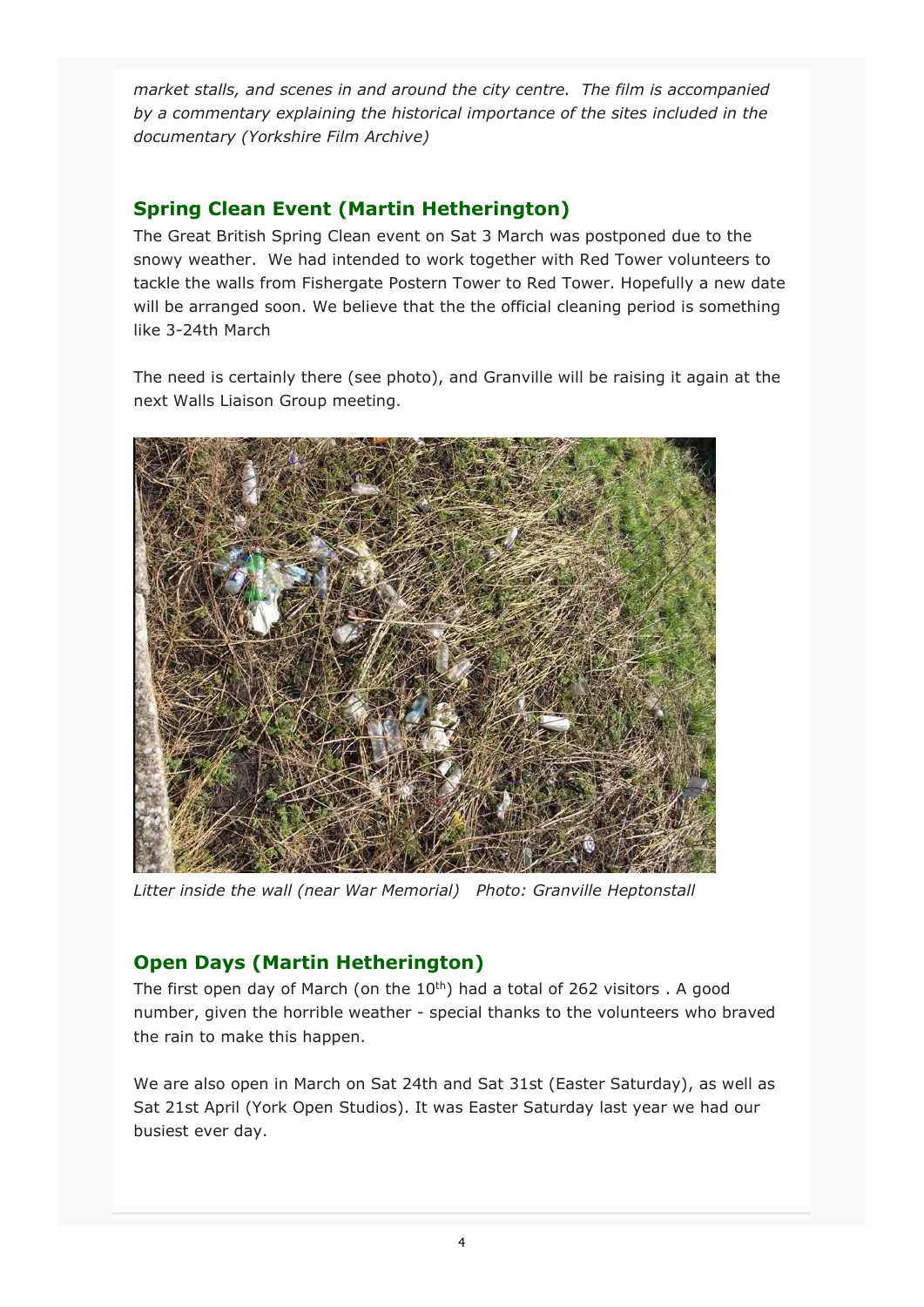# **'Off the Wall': St Denys Church (Richard Hanage/ Simon Mattam)**

St Denys Church gets a very brief mention in Simon Mattam's guide to the Walls because its tower is part of the excellent view from the Walls tower just south of Walmgate Bar.

At the moment they are renewing the north aisle.

#### *The North Aisle Renewal Project*

*Beginning in late 2015 we have been working to save our north aisle, which had started to come away from the main body of the church. Thanks to a generous grant from the Heritage Lottery Fund and our own fundraising efforts we have managed to secure enough money to complete the building works that will keep our aisle standing for centuries to come. This will ensure that the important heritage it holds, including some of York's oldest stained glass, survives too and is available to all our visitors. (from their website http://stdenysyork.org.uk/ )*

What caught my eye, as I walked from our flat in Dixons Yard to the Postern Tower, was the wonderful paintings on the hoardings. The nearest and furthest paintings show Robert de Skelton who is thought to have given the window portraying him at the exact time that the Walls close by, near Fishergate Postern, were being built. The contract for the build is dated 1345.



**St Denys Church Hoarding The Church Photo: Richard Hanage** 

*'Colouring the Works': An inspired team of volunteer painters worked through the recent cold weather to decorate the rather grim hoardings protecting the contractors' scaffolding with bright heraldry and other images from the church's rich past (from St Denys Church Spring Newsletter)*

## **REMINDER: 'FOYW Map & Open Days Guide 2018' (Alan**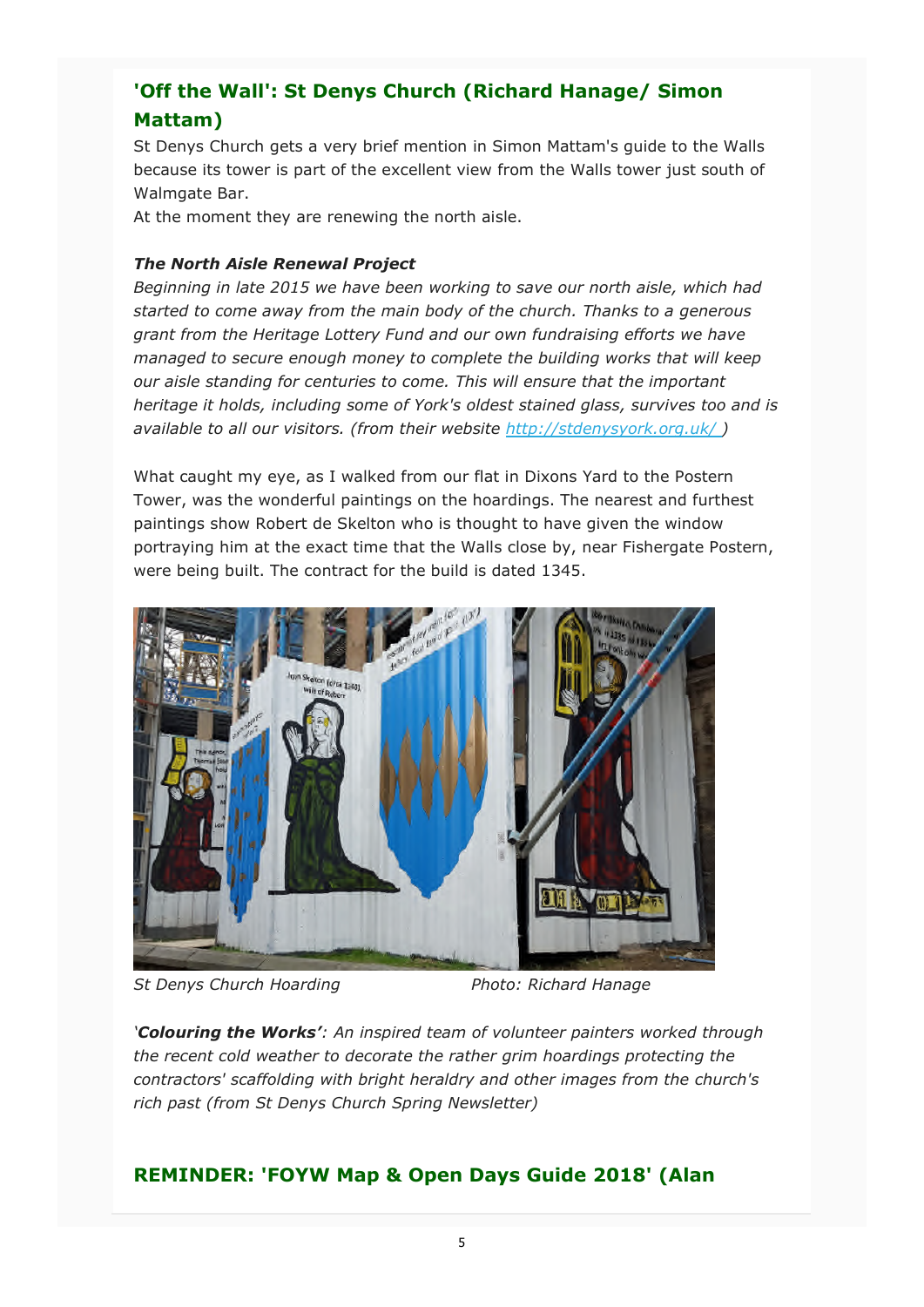### **Fleming)**

The 2018 version of our annual FOYW information leaflet has now been printed and is being distributed across York. It is also available on the FOYW website and in the Tower, and includes a list of 2018 Open Days.

### **Haslehust Painting of the FPT (Richard Hanage)**

For some reason, I recently came across painter Ernest Haslehust.

*He was a prolific painter of British landscapes in watercolour and is perhaps best remembered for illustrating 36 volumes of the well-known "Beautiful England"*  series of travel books published by **Blackie and Son Limited.** (Wikipedia).

I bought an old copy of the book about York: by George Benson (Dana Estes & Co Boston). 1911. https://archive.org/details/yorkgeorge00bens, as it had a painting of the Fishergate Postern Tower.

This is a comparison with the current view: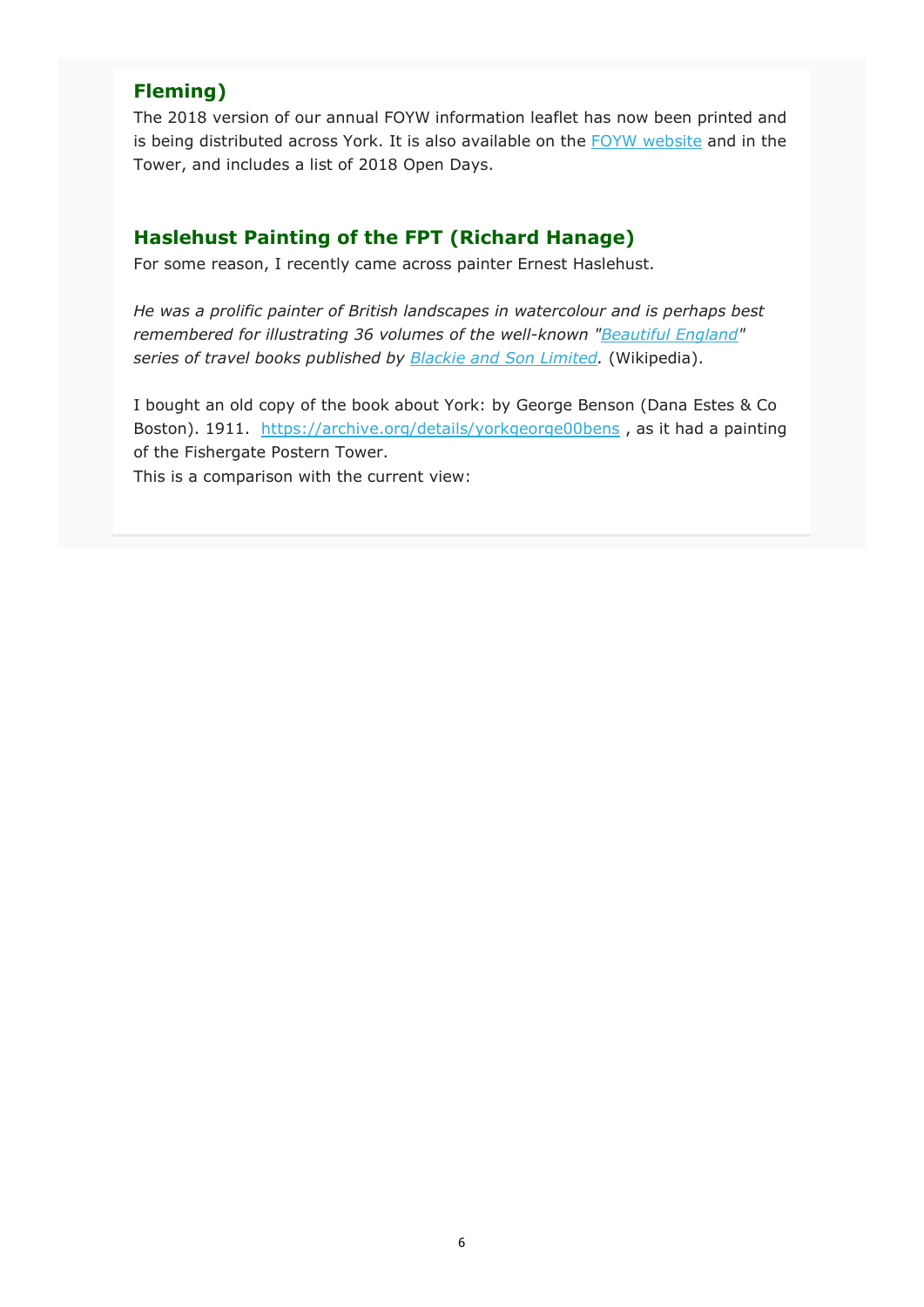

FISHERGATE POSTERN FROM THE WALLS *Ernest Haslehust painting of the FPT Source 'York', p17*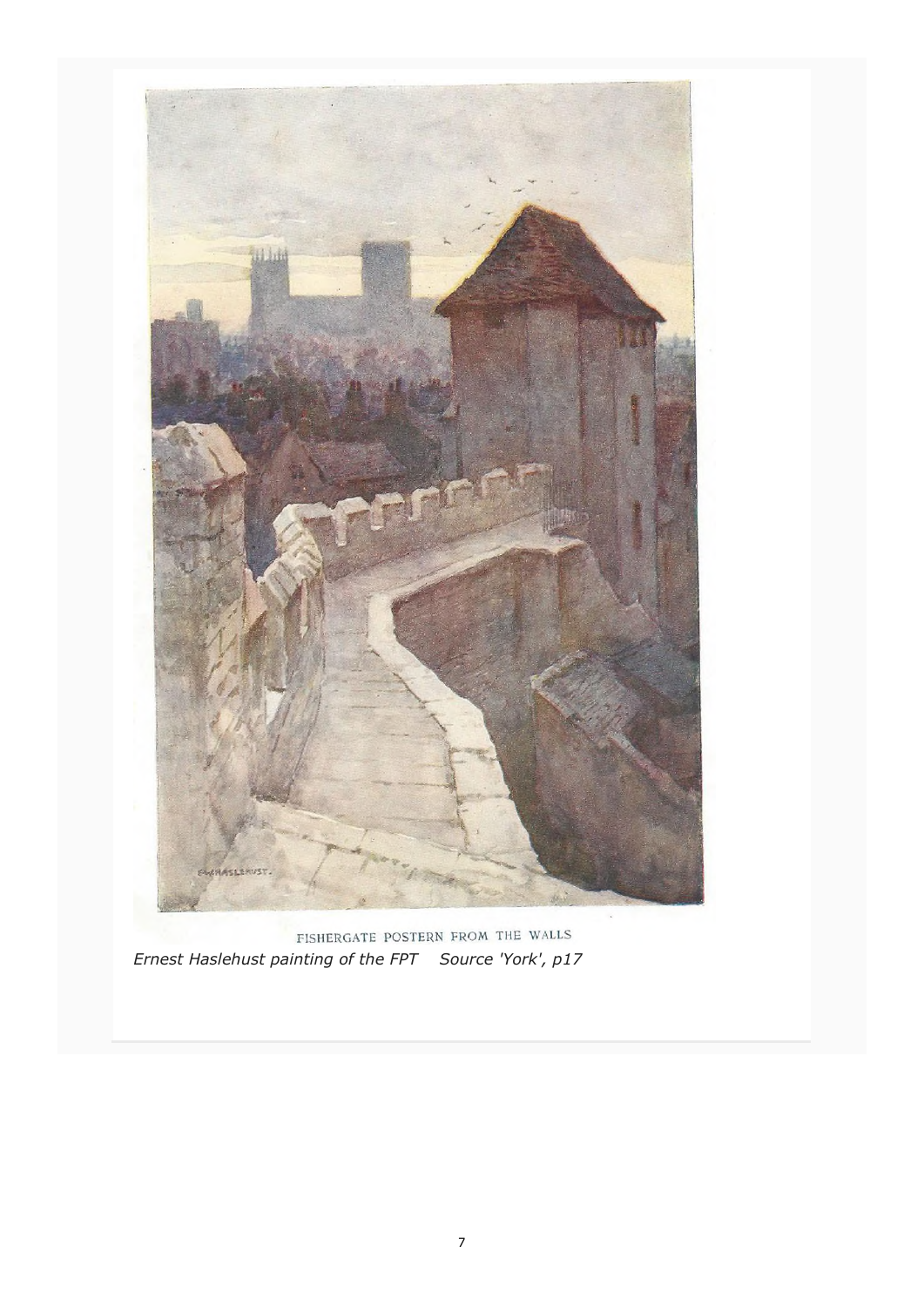

*Current view. Photo: Richard Hanage*

Much as I value Wetherspoons as a source of coffee and comfort breaks while on duty at the FPT, I feel that the loss of this spectacular view of the Minster is a high price to pay. The tiny grey top of a building just visible top left of the tower is not (unfortunately) a tantalising glimpse of the Minster. It is the utilities building on top of Ryedale House!

Despite the picture, the author says rather little about the FPT: *The walls from [Fishergate Bar] to Fishergate Tower commanded the narrow approach to the castle ..… Fishergate Tower is provided with a garderobe and, when built, adjoined a wide water area. Adjoining, on the land side, was a postern under a pointed archway, which has the jambs grooved evidently to accommodate a portcullis.*

## **Previous 'Off the Walls' (Richard Hanage)**

Croque Monsieur at Bootham ("The Coffee Shop in the Walls"). They are sponsors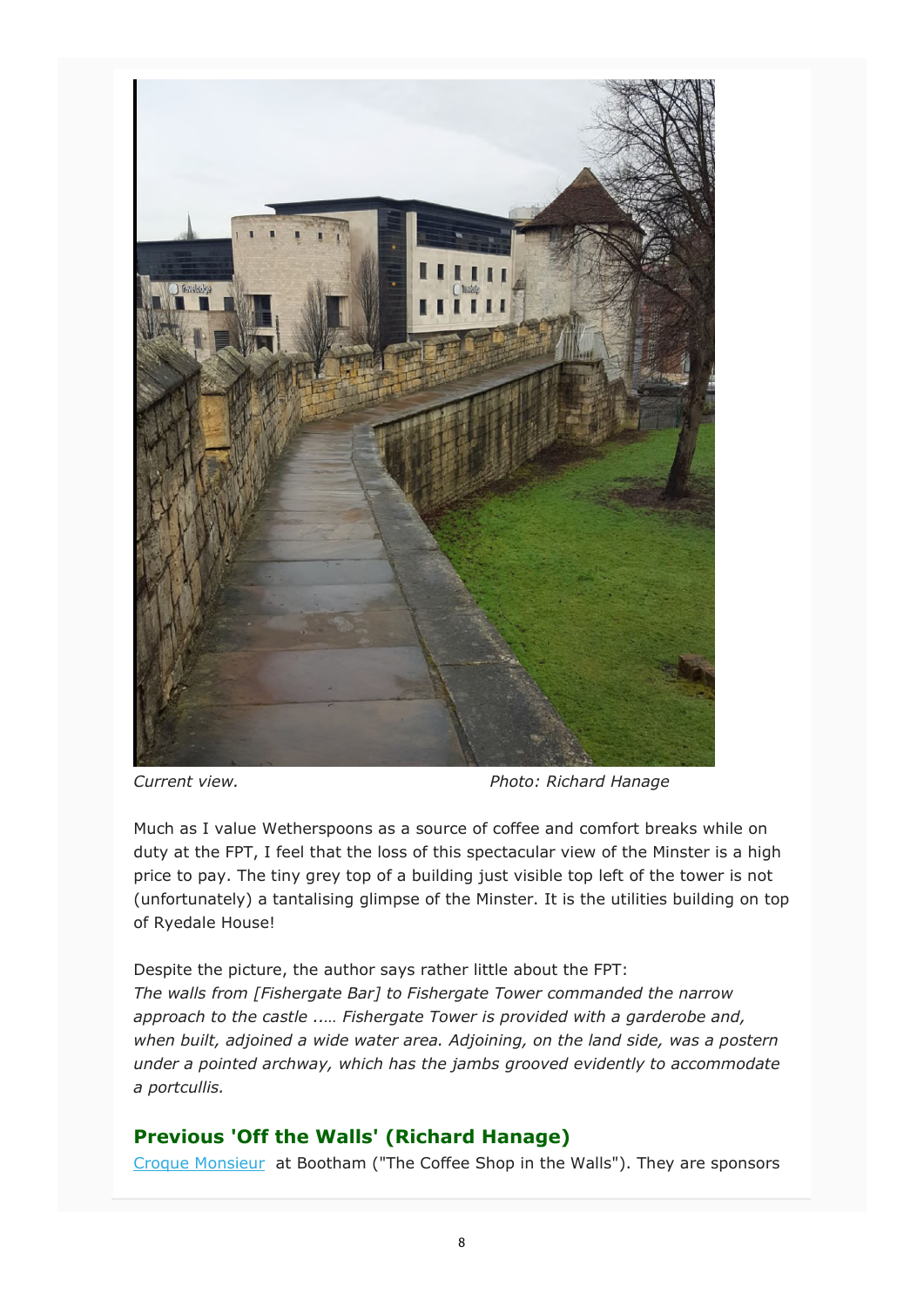of our 2018 leaflet.

Me and Mrs Fisher, (now re-named 'True Story') at 18 Lord Mayor's Walk (by the 'Bile Beans' advert). They host our committee meetings

Lion and the Lamb, at Bootham, which was the subject of an article by Julian Crabb St Marys Tower, corner of Marygate and Bootham. A reminder of an often forgotten tower, by Alan Fleming

Hoping to see you at the Fishergate Postern Tower and the Annual Friends Meeting soon.

Richard Hanage (richard@hanage.com) (Editor, on behalf of the Committee).

The FoYW Committee

The committee may be contacted at friendsofyorkwalls@gmail.com

| Glen McGowan           | Chair           |
|------------------------|-----------------|
| Penny Heptonstall      | Treasurer       |
| Sam McDermott          | Secretary       |
| Alan Fleming           | Website         |
| <b>Richard Hanage</b>  | e-News/Accounts |
| Granville Heptonstall  |                 |
| Martin Hetherington    | Volunteers      |
| Simon Mattam           |                 |
| <b>Tom Bethell</b>     | Events          |
| <b>Emily Greenaway</b> | Fund-raising    |

If you would like to attend a committee meeting, please contact Sam McDermott friendsofyorkwalls@gmail.com. They are normally on the first Tuesday of the month.

The 'Friends of York Walls' is a Charitable Incorporated Organisation representing York's walls & defences. Registered Charity: No. 1159300 www.yorkwalls.org.uk



*Copyright © 2018 Friends of York Wall, All rights reserved.* You are receiving this email because you are a supporter of the 'Friends of York Walls'

#### **Our mailing address is:**

Friends of York Wall 50 Grey Towers Drive Middlesbrough, Cleveland TS7 0LT